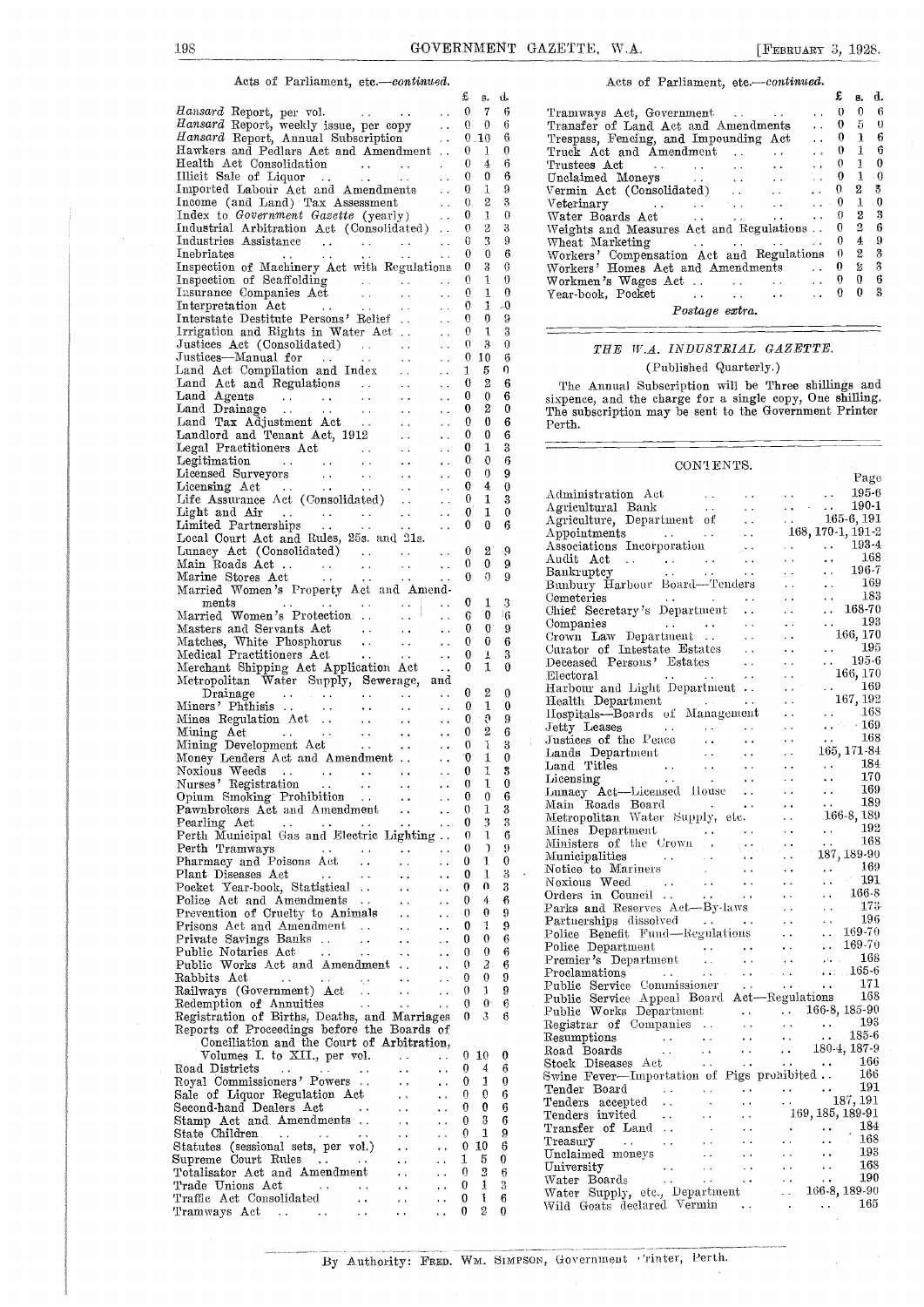

# Government Gazette

## PERTH, FRIDAY, 3 FEBRUARY 1928 No. 5

© STATE OF WESTERN AUSTRALIA

### **CONTENTS**

Administration Act Agricultural Bank Agriculture, Department of Appointments Associations Incorporation Audit Act Bankruptcy Bunbury Harbour Board—Tenders Cemeteries Chief Secretary's Department Companies Crown Law Department Curator of Intestate Estates Deceased Person's Estates Electoral Harbour and Light Department Health Department Hospitals—Boards of Management Jetty Leases Justice of the Peace Lands Department Land Titles Licensing Lunacy Act—Licensed House Main Roads Board Metropolitan Water Supply, etc. Mines Department Ministers of the Crown Municipalities Notice to Mariners Noxious Weed Orders in Council Parks and Reserves Act—By-laws Partnerships dissolved Police Benefit Fund—Regulations Police Department Premier's Department Proclamations Public Service Commissioner Public Service Appeal Board Act—Regulations Public Works Department